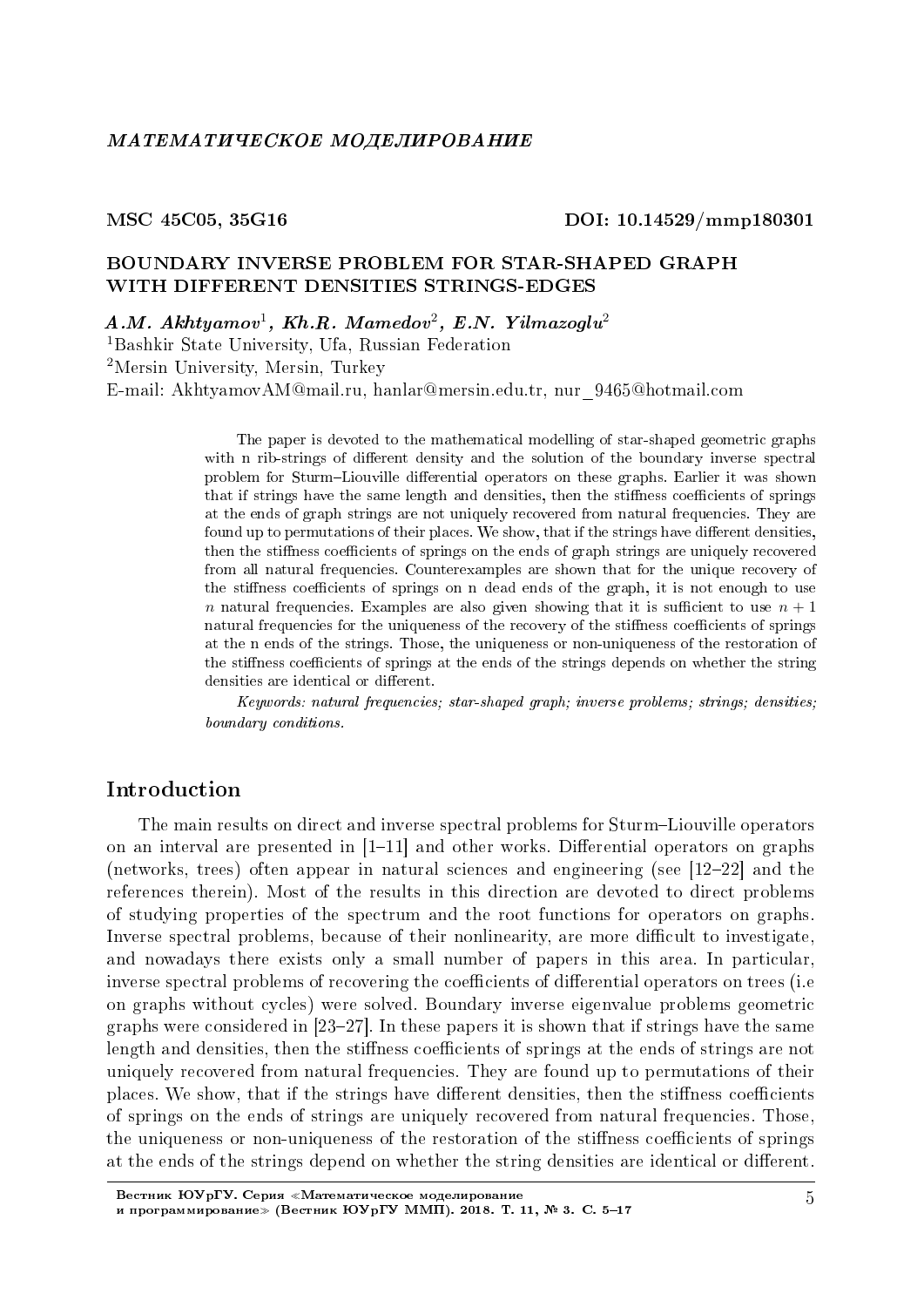# 1. Eigenvalues for Sturm–Liouville Differential Operators on the Star Graph

Let  $\Gamma = \gamma_1 \times \gamma_2 \times \cdots \times \gamma_n$  be a star-shaped graph which consists of *n* finite rays  $\gamma_j = \{x_j \in (0, l_j)\}, j = 1, ..., n$ , with the origin of each ray identified with the single vertex of the graph. We consider on  $\Gamma$  the equation

$$
Ly_j = -\frac{d^2y_j(x_j)}{dx_j^2} + q(x_j)y_j(x_j) = \rho_j \lambda y_j(x_j) = \rho_j \mu^2 y_j(x_j), \quad x_j \in \gamma_j,
$$
 (1)

defined for functions y satisfying the natural Kirchhoff boundary conditions on the vertex:

$$
y_1(0) = \ldots = y_n(0), \tag{2}
$$

$$
y_1'(0) + \dots + y_n'(0) = 0.\tag{3}
$$

We further require the boundary conditions on the end-points  $x_j = l_j$ :

$$
y'_{j}(l_{j}) + H_{j} y_{j}(l_{j}) = 0, \ j = 1, \cdots, n.
$$
 (4)

Here  $\rho_1, \rho_2, \ldots, \rho_n$  are different numbers,  $\lambda$  and  $\mu$  are spectral parameters,  $H_j \in \mathbb{C}$ . Each potential  $q_i(x) \in L(\gamma_i)$   $(j = 1, \dots, n)$ .

Let  $s_j(x, \mu)$ ,  $c_j(x, \mu)$ ,  $j = 1, ..., n + 1$ , be the solutions of (1) on the  $\gamma_j$  which satisfy the initial conditions  $s_j(0, \mu) = 1 - c_j(0, \mu) = 0$ ,  $1 - s'_j(0, \mu) = c'_j(0, \mu) = 0$   $(j = 1, \dots, n)$ .

The general solution on every interval can be represented as

$$
y_j(x,\mu) = \alpha_j(\mu)c_j(x,\mu) + \beta_j(\mu)s_j(x,\mu), \ j = 1, \cdots, n.
$$
 (5)

It has to satisfy the first Kirchchoff condition  $(2)$  for the first *n* components (5):

$$
\alpha_1(\mu) = \dots = \alpha_n(\mu). \tag{6}
$$

We denote  $\alpha(\mu) = \alpha_1(\mu) = \cdots = \alpha_n(\mu)$ .

Boundary conditions on the ends of finite intervals (4) put the following conditions on  $\alpha(\mu), \beta_1(\mu), \cdots, \beta_2(\mu)$ 

$$
\alpha(\mu) [c'_j(l_j, \mu) + H_j c_j(l_j, \mu)] + \beta_j(\mu) [s'_j(l_j, \mu) + H_j s_j(l_j, \mu)] = 0, \ j = 1, \cdots, n. \tag{7}
$$

We define  $(i = 1, \dots, n)$ 

$$
\sigma_j(\mu) = s'_j(l_j, \mu) + H_j s_j(l_j, \mu),\tag{8}
$$

$$
\kappa_j(\mu) = c'_j(l_j, \mu) + H_j c_j(l_j, \mu). \tag{9}
$$

Then the condition (8) can be rewritten as

$$
\alpha(\mu)\kappa_j(\mu) + \beta_j(\mu)\sigma_j(\mu) = 0, \ j = 1, \cdots, n. \tag{10}
$$

It is important to mention, that  $\sigma_i(\mu)$  and  $\kappa_i(\mu)$  cannot vanish simultaneously: multiply (8) by  $c_j(l_j, \mu)$  and subtract (9) multiplied by  $s_j(l_j, \mu)$ . As the result

$$
\sigma_j(\mu)c_j(l_j, \mu) - \kappa_j(\mu)s_j(l_j, \mu) = s'_j(l_j, \mu)c_j(l_j, \mu) - c'_j(l_j, \mu)s_j(l_j, \mu) = 1.
$$
 (11)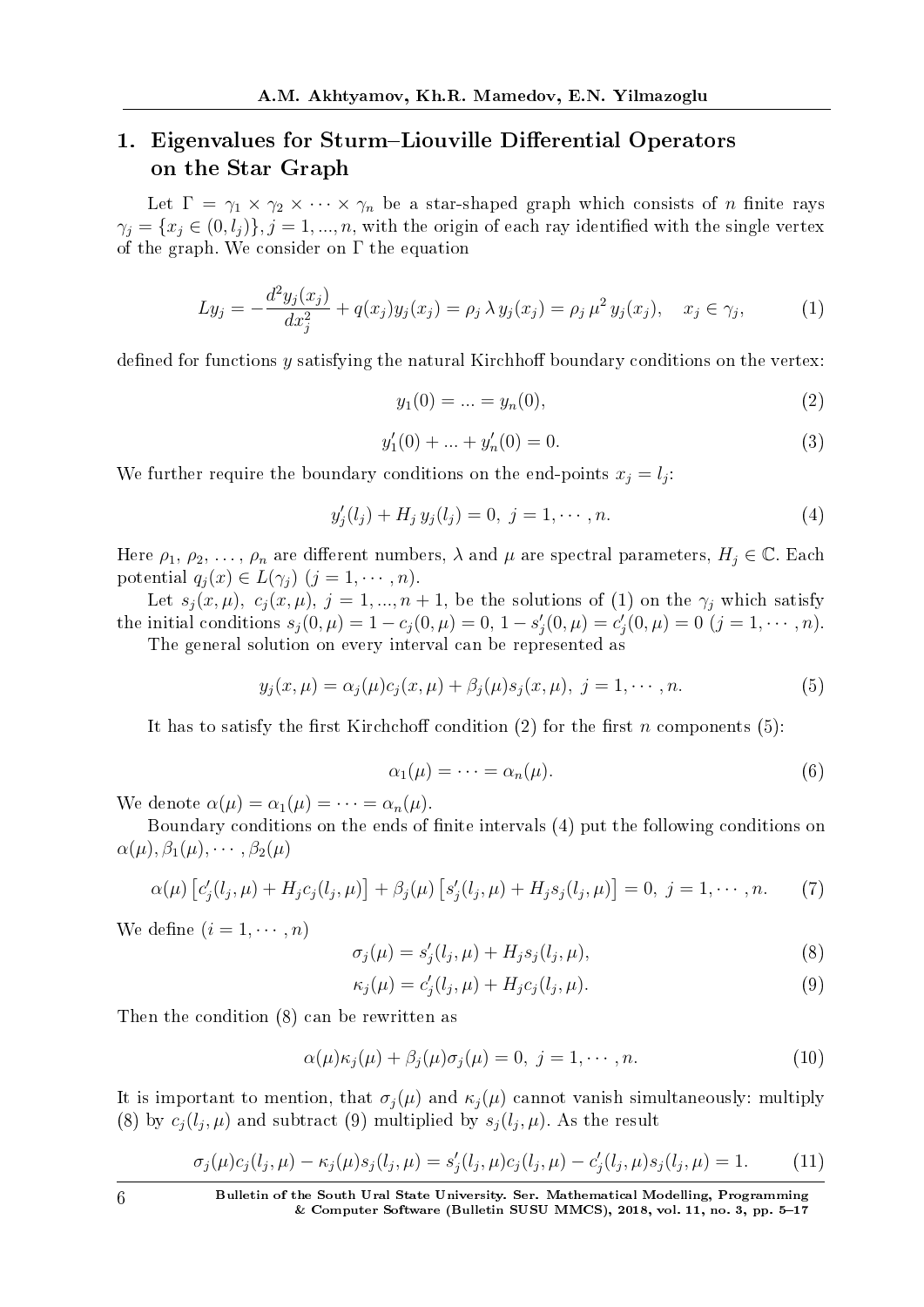The second Kirchhoff condition (3) requires

$$
\beta_1(\mu) + \dots + \beta_n(\mu) = 0. \tag{12}
$$

The first series of eigenvalues. Consider the case

$$
\sigma_1(\mu) \cdot \sigma_2(\mu) \cdot \ldots \cdot \sigma_n(\mu) \neq 0. \tag{13}
$$

Then it follows from (7) that

$$
\beta_j(\mu) = -\alpha(\mu) \frac{c_j'(l_j, \mu) + H_j c_j(l_j, \mu)}{s_j'(l_j, \mu) + H_j s_j(l_j, \mu)}.
$$
\n(14)

Then it follows from (12) that

$$
\alpha(\mu) \sum_{j=1}^{n} \frac{c_j'(l_j, \mu) + H_j c_j(l_j, \mu)}{s_j'(l_j, \mu) + H_j s_j(l_j, \mu)} = 0,
$$
\n(15)

where  $\alpha(\mu)$  is arbitrary.

If  $\alpha(\mu) \equiv 0$ , then  $y_j \equiv 0$  and we don't have eigenvalues. So eigenvalues are the roots of the equation

$$
\sum_{j=1}^{n} \frac{c_j'(l_j, \mu) + H_j c_j(l_j, \mu)}{s_j'(l_j, \mu) + H_j s_j(l_j, \mu)} = 0.
$$
\n(16)

The second series of eigenvalues. Consider the case

$$
\sigma_1(\mu) \cdot \sigma_2(\mu) \cdot \ldots \cdot \sigma_n(\mu) = 0. \tag{17}
$$

Denote

$$
J = \{j : \sigma_j(\mu) = 0\}.
$$
 (18)

Then  $\kappa_j(\mu) \neq 0$ , for  $j \in J$ , and, to fulfil the (7)

$$
\alpha(\mu) = 0.\tag{19}
$$

So the general solution in this case has to be in the form

$$
y_j(x,\mu) = \beta_j(\mu)s_j(x,\mu), \ j = 1, \cdots, n. \tag{20}
$$

But  $\sigma_j(\mu) \neq 0, j \notin J$ , and as the result, to satisfy (7), it has to be  $\beta_j = 0$ , and as the result the general solution in such case is

$$
y_j(x,\mu) = \beta_j(\mu)s_j(x,\mu), \ j \in J,\tag{21}
$$

$$
y_j(x,\mu) \equiv 0, j \notin J,\tag{22}
$$

where  $\beta_j(\mu)$  are arbitrary.

If  $\beta_j \equiv 0$  ( $j \in J$ ), then  $y_j \equiv 0$  and we don't have eigenvalues.

So eigenvalues are the roots of the equation

$$
s_j(x,\mu) = 0, \qquad j \in J. \tag{23}
$$

7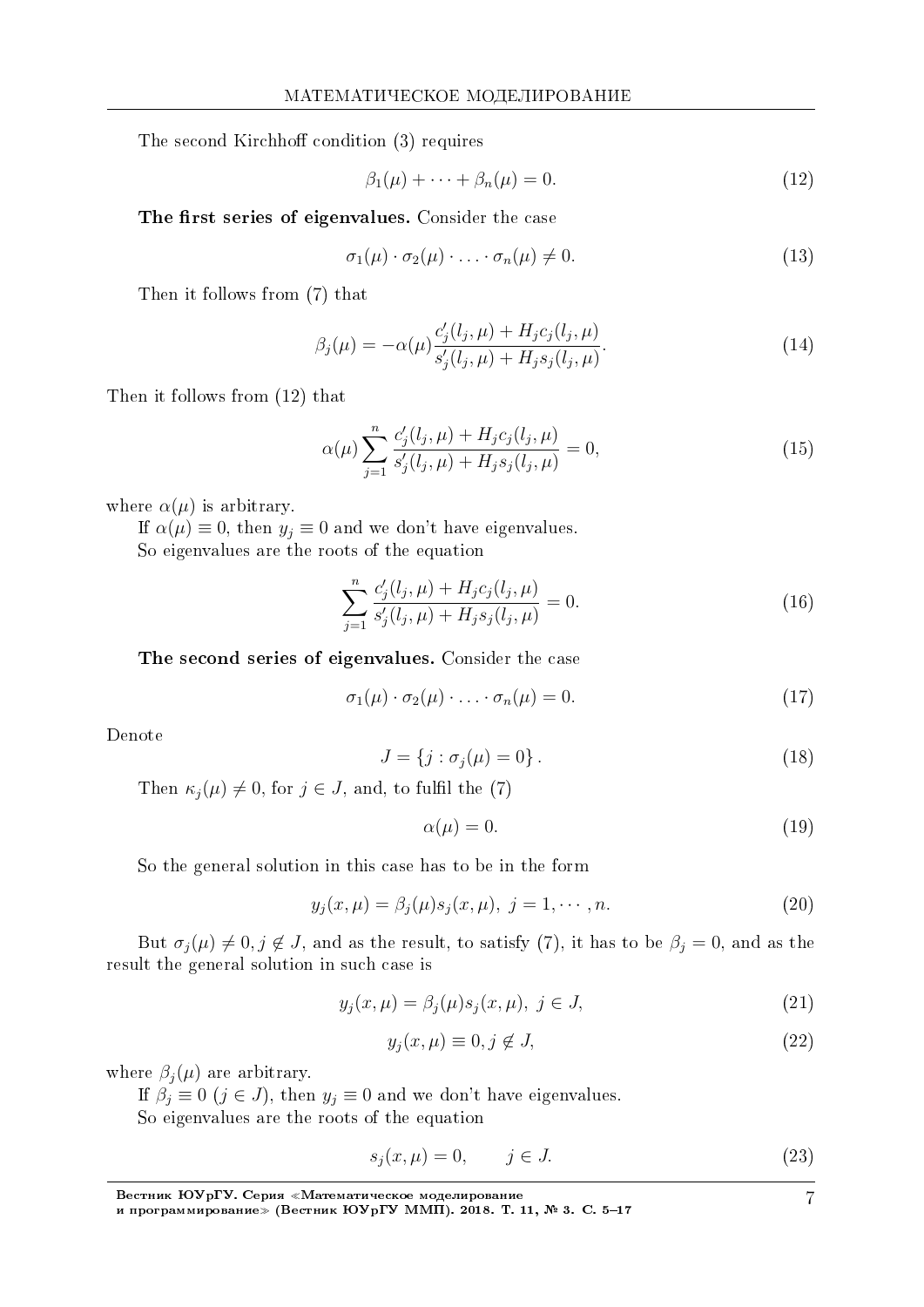#### 2. Uniqueness of Solution for Boundary Inverse Problem

The boundary inverse problem consists of determining  $H_j$  from eigenvalues. We note that the eigenvalues of the second series cannot be used to solve the inverse problem, since the equation for determining the eigenvalues of the second series does not contain *H<sup>j</sup>* . Therefore, we assume that we know the eigenvalues from the first series.

Let *L* denote the Sturm-Liouville eigenvalue problem  $(1) - (4)$ .

In that follows, the problem of type *L* with different coefficients in the equation and with different parameters in the boundary forms is denoted by L. Additionally, if a certain symbol denotes an object in the problem *L*, the same symbol with a tilde denotes its counterpart in problem L.

**Theorem 1.** If the eigenvalues of the first series for problem L are equal to those of problem *L* counting their algebraic multiplicities, then the coefficients of the boundary conditions of *L* and *L* are also equal to each other; i.e.,  $H_j = H_j$  for  $j = 1, 2, \ldots n$ .

*Proof.* If  $\lambda_i$  are eigenvalues of the first series for problem L, then from (16) it follows that  $\lambda_i$  are the roots of the entire function

$$
\Delta(\lambda) = \sum_{k=1}^{n} (c_j'(l_k, \mu) + H_k c_k(l_k, \mu)) \cdot \prod_{j=1; j \neq k}^{n} (s_j'(l_j, \mu) + H_j s_j(l_j, \mu)).
$$
 (24)

It can be seen that  $\Delta(\lambda)$  is an entire function of order 1. Moreover, according to the assumptions of the theorem, the eigenvalues of *L* and  $\widetilde{L}$  listed with their algebraic multiplicities are equal to each other. Therefore, the Hadamard factorization theorem implies that  $\Delta(\lambda) \equiv C \Delta(\lambda)$ , where *C* is a nonzero constant. It follows that

$$
\Delta(\lambda) - C \tilde{\Delta}(\lambda) \equiv \sum_{k=1}^{n} (c'_k(l_k, \mu) + H_k c_k(l_k, \mu)) \cdot \prod_{j=1; j \neq k}^{n} (s'_j(l_j, \mu) + \tilde{H}_j s_j(l_j, \mu)) -
$$
  

$$
-C \cdot \sum_{k=1}^{n} (c'_k(l_k, \mu) + \tilde{H}_k c_k(l_k, \mu)) \cdot \prod_{j=1; j \neq k}^{n} (s'_j(l_j, \mu) + \tilde{H}_j s_j(l_j, \mu)).
$$
 (25)

We have the asymptotic formulas

$$
c_j(x_j, \mu) = \cos(\mu x_j) + \frac{1}{\mu} u_j(x_j) \sin(\mu x_j) + O\left(\frac{1}{\mu^2}\right),
$$
  
\n
$$
s_j(x_j, \mu) = \frac{1}{\mu} \sin(\mu x_j) - \frac{1}{\mu^2} u_j(x_j) \cos(\mu x_j) + O\left(\frac{1}{\mu^3}\right),
$$
  
\n
$$
c'_j(x_j, \mu) = -\mu \sin(\mu x_j) + u_j(x_j) \cos(\mu x_j) + O\left(\frac{1}{\mu}\right),
$$
  
\n
$$
s'_j(x_j, \mu) = \cos(\mu x_j) + \frac{1}{\mu} u_j(x_j) \sin(\mu x_j) + O\left(\frac{1}{\mu^2}\right), \qquad j = 1, 2, ..., n,
$$

where  $u_j(x_j) = \frac{1}{2} \int_0^x q(t_j) dt_j$  for sufficiently large  $\mu \in \mathbb{R}$  [3]. Hence it follows that the corresponding products of *c<sup>j</sup>* , *s<sup>j</sup>* and their derivatives are linearly independent. From this and (25) it follows that  $H_j = H_j$ . Thus, the theorem is proved.

 $\Box$ 

The theorem shows that the boundary conditions of Problem *L* can be uniquely recovered from the infinite set of eigenvalues. However, computer calculations show that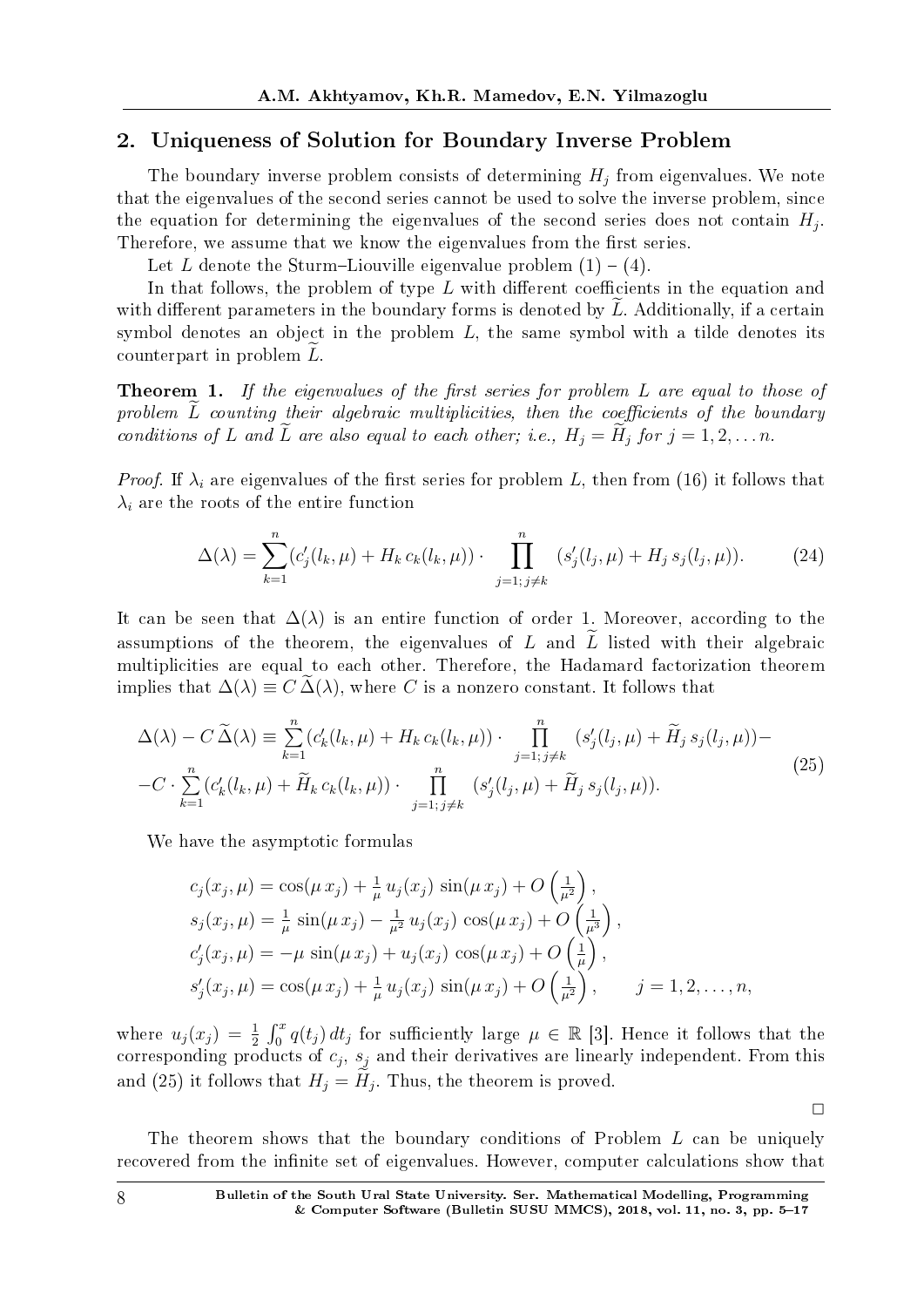enough finite number of eigenvalues is sufficient to restore *n* parameters  $H_j$  of *L*. In this case, for the reconstruction we need to use not *n*, but  $n + 1$  eigenvalues of problem L.

Let us demonstrate that  $n$  eigenvalues are not enough for unique identification of  $n$  $\text{coefficients } H_j.$ 

#### 3. Examples and Counterexamples

**Example 1.** (Counterexample 1) Let  $\Gamma = \gamma_1 \times \gamma_2 \times \gamma_3$  be a star-shaped graph which consists of 3 finite rays  $\gamma_j = \{x_j \in (0,1)\}\$ ,  $l_j = 1, j = 1,2,3$ , with the origin of each ray identified with the single vertex of the graph. We consider on  $\Gamma$  equation

$$
Ly_j = -\frac{d^2y_j(x_j)}{dx_j^2} = \rho_j \,\mu^2 \, y_j(x_j), \quad x_j \in \gamma_j,\tag{26}
$$

defined for functions y satisfying the natural Kirchhoff boundary conditions on the vertex:

$$
y_1(0) = y_2(0) = y_3(0), \t\t(27)
$$

$$
y_1'(0) + y_2'(0) + y_3'(0) = 0.
$$
\n(28)

We further require the boundary conditions on the end-points  $x_j = l_j = 1$ :

$$
y'_{j}(1) + H_{j} y_{j}(1) = 0, \ j = 1, \cdots, n.
$$
 (29)

Here  $\mu$  is a spectral parameter,  $\rho_1 = 1$ ,  $\rho_2 = 2$ ,  $\rho_3 = 3$ ,  $H_j \in \mathbb{C}$ .

The solutions of (26) on  $\gamma_i$  which satisfies initial condition  $s_i(0, \mu) = 1 - c_i(0, \mu) = 0$ .  $1-s'_{j}(0,\mu)=c'_{j}(0,\mu)=0, (j=1,2,3)$  are functions  $c_{j}(x_{j},\mu)=\cos(\mu x_{j})$  and  $s_{j}(x_{j},\mu)=$ 1  $\frac{1}{\mu}$  sin( $\mu x_j$ ),  $j = 1, 2, 3$ .

Let us take the first tree eigenvalues of the first series of eigenvalues for problem  $(26)$  $(29)$   $\mu_1 = 0,48450, \mu_2 = 1,4165, \mu_3 = 2,2721$ . Using these values, from (16) we arrive at the system of three equations:

 $(0,88491H_1 - 0,22566)(0,85069H_2 + 0,56613)(0,68327H_3 + 0,11703)$ + +(0*,* 96133*H*<sup>1</sup> + 0*,* 88491)(0*,* 56613*H*<sup>2</sup> *−* 0*,* 79876)(0*,* 68327*H*<sup>3</sup> + 0*,* 11703)+ +(0*,* 96133*H*<sup>1</sup> + 0*,* 88491)(0*,* 85069*H*<sup>2</sup> + 0*,* 56613)(0*,* 11703*H*<sup>3</sup> *−* 1*,* 4435) = 0*,* (0*,* 15372*H*<sup>1</sup> *−* 1*,* 3996)(0*,* 10724*H*<sup>2</sup> *−* 0*,* 95274)(*−*0*,* 21055*H*<sup>3</sup> *−* 0*,* 44664)+ +(0*,* 69759*H*<sup>1</sup> + 0*,* 15372)(*−*0*,* 95274*H*<sup>2</sup> *−* 0*,* 86063)(*−*0*,* 21055*H*<sup>3</sup> *−* 0*,* 44664)+ +(0*,* 69759*H*<sup>1</sup> + 0*,* 15372)(0*,* 10724*H*<sup>2</sup> *−* 0*,* 95274)(*−*0*,* 44664*H*<sup>3</sup> + 3*,* 8020) = 0*,* (*−*0*,* 64523*H*<sup>1</sup> *−* 1*,* 73588)(*−*0*,* 21696*H*<sup>2</sup> *−* 0*,* 16736)(0*,* 074565*H*<sup>3</sup> + 0*,* 86121)+ +(0*,* 33625*H*<sup>1</sup> *−* 0*,* 64523)(*−*0*,* 16736*H*<sup>2</sup> + 4*,* 4801)(0*,* 074565*H*<sup>3</sup> + 0*,* 86120)+ +(0*,* 33625*H*<sup>1</sup> *−* 0*,* 64523)(*−*0*,* 21696*H*<sup>2</sup> *−* 0*,* 16736)(0*,* 86120*H*<sup>3</sup> *−* 3*,* 4645) = 0*,* (30)

which solution will be six sets of  $(H_1, H_2, H_3)$ :

$$
{H_1 = 0,081922,H_2 = 3,4849,H_3 = 6,0394},\n{H_1 = 0,31023,H_2 = 1,0390,H_3 = 31,632},\n{H_1 = 1,0000,H_2 = 2,0000,H_3 = 3,0000},\n{H_1 = 1,2269,H_2 = 0,90496,H_3 = 5,56392},\n{H_1 = -0,45154+0,17493i,H_2 = -3,8954+5,6196i,H_3 = -0,55241-2,2121i},\n{H1 = -0,45154-0,17493i,H_2 = -3,8954-5,6196i,H_3 = -0,55241+2,2121i}.
$$
\n(31)

Вестник ЮУрГУ. Серия «Математическое моделирование и программирование≫ (Вестник ЮУрГУ ММП). 2018. Т. 11, № 3. С. 5–17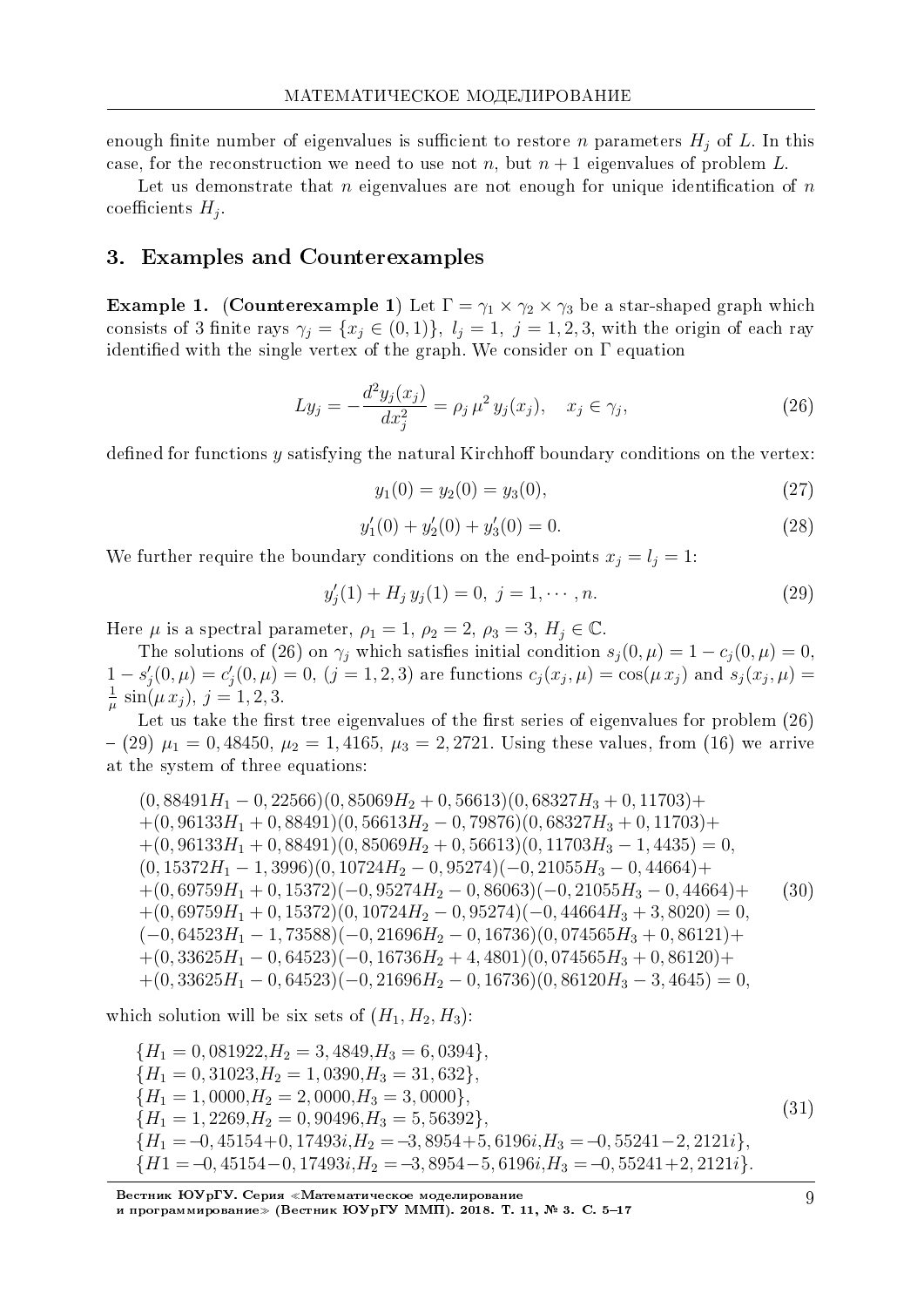We substitute the fourth eigenvalue  $\mu_4 = 3,2689$  of the problem  $(26) - (29)$  in (16). As the result, we obtain the equation

(*−*0*,* 99191*H*<sup>1</sup> + 0*,* 41503)(0*,* 038526*H*<sup>2</sup> + 0*,* 96776)(*−*0*,* 038005*H*3*−*0*,* 92795)+ +(*−*0*,* 038840*H*1*−*0*,* 99191)(0*,* 96776*H*2*−*1*,* 6467)(*−*0*,* 038005*H*3*−*0*,* 92795)+ +(*−*0*,* 038840*H*1*−*0*,* 99191)(0*,* 038526*H*<sup>2</sup> + 0*,* 96776)(*−*0*,* 92795*H*<sup>3</sup> + 3*,* 65503) = 0*.* (32)

Let us form a new system of equations from the first two equations of system  $(30)$  and equation (32). The solution to this new system of equations is the other 6 sets of solutions:

 ${H_1 = 1,4493, H_2 = 1,9584, H_3 = 2,5961},$ *{H*<sup>1</sup> = 0*,* 84897 + 1*,* 2383 *i, H*<sup>2</sup> = 0*,* 81210*−*0*,* 30203 *i, H*<sup>3</sup> = 4*,* 3564*−*1*,* 0462 *i}, {H*<sup>1</sup> = 1*,* 0000*, H*<sup>2</sup> = 2*,* 0000*, H*<sup>3</sup> = 3*,* 0000*}, {H*<sup>1</sup> =*−*0*,* 44254 + 0*,* 06691 *i, H*<sup>2</sup> = 14*,* 573 + 6*,* 2654 *i, H*<sup>3</sup> =*−*2*,* 9975*−*1*,* 7914 *i}, {H*<sup>1</sup> =*−*0*,* 44254*−*0*,* 066907 *i, H*<sup>2</sup> = 14*,* 573*−*6*,* 2654 *i, H*<sup>3</sup> =*−*2*,* 9975 + 1*,* 7914 *i}, {H*1 = 0*,* 84897−1*,* 2383 *i*, *H*<sub>2</sub> = 0*,* 81210 + 0*,* 30203 *i*, *H*<sub>3</sub> = 4*,* 3565 + 1*,* 0462 *i*</del>}*.* (33)

Thus, *n* coefficients  $H_i$  of the boundary conditions (4) are not uniquely recovered by *n* eigenvalues of problem *L*.

However, calculations on concrete examples show that the coefficients  $H_j$  of the boundary conditions (4) can be uniquely determined by using  $n+1$  eigenvalues of problem *L*.

Example 2. Let us take the first four eigenvalues of the first series of eigenvalues for problem  $(26) - (29) \mu_1 = 0,48450, \mu_2 = 1,4165, \mu_3 = 2,2721, \mu_4 = 3,2689$ . The solution of the system of four equations (30), (32) is the intersection of sets (31) and (33). This intersection consists of a unique solution of system:

$$
\{H_1 = 1,0000, H_2 = 2,0000, H_3 = 3,0000\}.
$$
\n(34)

**Example 3.** (Counterexample 2) Let  $\Gamma = \gamma_1 \times \gamma_2 \times \gamma_3$  be a star-shaped graph which consists of 3 finite rays  $\gamma_j = \{x_j \in (0,1)\}, j = 1,2,3$ , with the origin of each ray identified with the single vertex of the graph. We consider on  $\Gamma$  equation

$$
Ly_j = -\frac{d^2y_j(x)}{dx_j^2} + q_j(x)y_j(x) = \rho_j \mu^2 y_j(x), \quad x_j \in \gamma_j,
$$
\n(35)

defined for functions  $\gamma$  satisfying the natural Kirchhoff boundary conditions on vertex:

$$
y_1(0) = y_2(0) = y_3(0), \tag{36}
$$

$$
y_1'(0) + y_2'(0) + y_3'(0) = 0.
$$
\n(37)

We further require the boundary conditions on end-points  $x_j = l_j = 1$ :

$$
y'_{j}(1) + H_{j} y_{j}(1) = 0, \ j = 1, \cdots, n.
$$
 (38)

Here  $\mu$  is a spectral parameter,  $q_1(x) = x$ ,  $q_2(x) = x + 2$ ,  $q_3(x) = x + 3$ ,  $\rho_1 = 1$ ,  $\rho_2 = 2$ ,  $\rho_3 = 3, H_j \in \mathbb{C}.$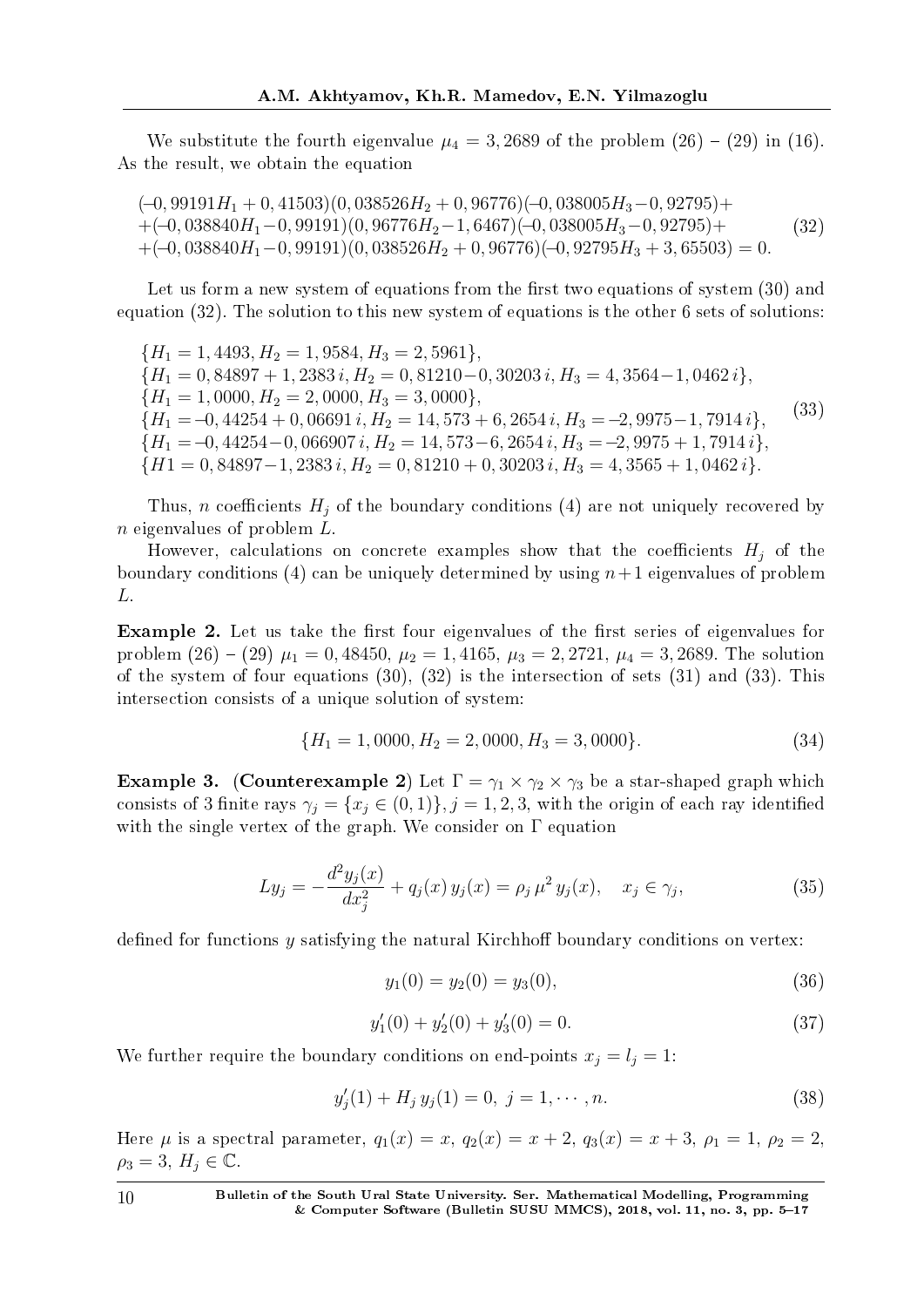The solutions of (35) on  $\gamma_j$  which satisfies initial condition  $s_j(0, \mu) = 1 - c_j(0, \mu) = 0$ ,  $1 - s'_{j}(0, \mu) = c'_{j}(0, \mu) = 0$ ,  $(j = 1, 2, 3)$  are functions that are expressed in terms of Airy functions:

$$
c_1(x,\mu) = -\frac{\text{Bi}(1,-\mu^2) \cdot \text{Ai}(-\mu^2 + x)}{(\text{Bi}(-\mu^2) \cdot \text{Ai}(1,-\mu^2) - \text{Bi}(1,-\mu^2) \cdot \text{Ai}(-\mu^2))} + \frac{\text{Ai}(1,-\mu^2) \cdot \text{Bi}(-\mu^2 + x)}{(\text{Bi}(-\mu^2) \cdot \text{Ai}(1,-\mu^2) - \text{Bi}(1,-\mu^2) \cdot \text{Ai}(-\mu^2))},
$$

$$
c_2(x,\mu) = -\frac{\text{Bi}(1, -2\,\mu^2 + 2) \cdot \text{Ai}(-2\,\mu^2 + x + 2)}{\text{Bi}(-2\,\mu^2 + 2) \cdot \text{Ai}(1, -2\,\mu^2 + 2) - \text{Bi}(1, -2\,\mu^2 + 2) \cdot \text{Ai}(-2\,\mu^2 + 2)} + \frac{\text{Ai}(1, -2\,\mu^2 + 2) \cdot \text{Bi}(-2\,\mu^2 + x + 2)}{\text{Bi}(-2\,\mu^2 + 2) \cdot \text{Ai}(1, -2\,\mu^2 + 2) - \text{Bi}(1, -2\,\mu^2 + 2) \cdot \text{Ai}(-2\,\mu^2 + 2)},
$$

$$
c_3(x,\mu) = -\frac{Bi(1, -3\mu^2 + 3) \cdot Ai(-3\mu^2 + x + 3)}{Bi(-3\mu^2 + 3) \cdot Ai(1, -3\mu^2 + 3) - Bi(1, -3\mu^2 + 3) \cdot Ai(-3\mu^2 + 3)} + \frac{Ai(1, -3\mu^2 + 3) \cdot Bi(-3\mu^2 + x + 3)}{Bi(-3\mu^2 + 3) \cdot Ai(1, -3\mu^2 + 3) - Bi(1, -3\mu^2 + 3) \cdot Ai(-3\mu^2 + 3)},
$$

$$
s_1(x,\mu) = \frac{\text{Bi}(-\mu^2) \cdot \text{Ai}(-\mu^2 + x)}{\text{Bi}(-\mu^2) \cdot \text{Ai}(1, -\mu^2) - \text{Bi}(1, -\mu^2) \cdot \text{Ai}(-\mu^2)} - \frac{\text{Ai}(-\mu^2) \cdot \text{Bi}(-\mu^2 + x)}{\text{Bi}(-\mu^2) \cdot \text{Ai}(1, -\mu^2) - \text{Bi}(1, -\mu^2) \cdot \text{Ai}(-\mu^2)},
$$

$$
s_2(x,\mu) = \frac{\text{Bi}(-2\,\mu^2 + 2) \cdot \text{Ai}(-2\,\mu^2 + x + 2)}{\text{Bi}(-2\,\mu^2 + 2) \cdot \text{Ai}(1, -2\,\mu^2 + 2) - \text{Bi}(1, -2\,\mu^2 + 2) \cdot \text{Ai}(-2\,\mu^2 + 2)} - \frac{\text{Ai}(-2\,\mu^2 + 2) \cdot \text{Bi}(-2\,\mu^2 + x + 2)}{\text{Bi}(-2\,\mu^2 + 2) \cdot \text{Ai}(1, -2\,\mu^2 + 2) - \text{Bi}(1, -2\,\mu^2 + 2) \cdot \text{Ai}(-2\,\mu^2 + 2)},
$$
  
Bi(2, 2, 2, 1, 2), Ai(2, 2, 2, 1, 2), Ai(2, 2, 2, 1, 2), Ai(2, 2, 2, 1, 2).

$$
s_3(x,\mu) = \frac{\text{Bi}(-3\,\mu^2 + 3) \cdot \text{Ai}(-3\,\mu^2 + x + 3)}{\text{Bi}(-3\,\mu^2 + 3) \cdot \text{Ai}(1, -3\,\mu^2 + 3) - \text{Bi}(1, -3\,\mu^2 + 3) \cdot \text{Ai}(-3\,\mu^2 + 3)} - \frac{\text{Ai}(-3\,\mu^2 + 3) \cdot \text{Bi}(-3\,\mu^2 + x + 3)}{\text{Bi}(-3\,\mu^2 + 3) \cdot \text{Ai}(1, -3\,\mu^2 + 3) - \text{Bi}(1, -3\,\mu^2 + 3) \cdot \text{Ai}(-3\,\mu^2 + 3)}.
$$

Let us take the first tree eigenvalues of the first series of eigenvalues for problem  $(35)$  -(38)  $\mu_1 = 1,7745, \mu_2 = 2,2430, \mu_3 = 3,4376.$  Using these values, from (16) we arrive at the system of three equations:

$$
(-0, 12050H_1 - 1, 6315)(0, 47686H_2 - 0, 31384)(0, 26508H_3 - 0, 72008) ++ (0, 61336H_1 + 0, 0059937)(-0, 42522H_2 - 1, 8172)(0, 26508H_3 - 0, 72008) ++ (0, 61336H_1 + 0, 0059937)(0, 47686H_2 - 0, 31384)(-0, 80651H_3 - 1, 5816) = 0,(-0, 58101H_1 - 1, 8116)(0, 13876H_2 - 0, 88951)(-0, 076473H_3 - 0, 94666) ++ (0, 39850H_1 - 0, 47863)(-0, 95980H_2 - 1, 0540)(-0, 076473H_3 - 0, 94666) ++ (0, 39850H_1 - 0, 47863)(0, 13876H_2 - 0, 88951)(-0, 98500H_3 + 0, 88323) = 0,(-0, 99573H_1 + 0, 73943)(-0, 21611H_2 - 0, 11628)(-0, 10434H_3 + 0, 80048) ++ (-0, 065638H_1 - 0, 95554)(-0, 11388H_2 + 4, 5660)(-0, 10434H_3 + 0, 80048) ++ (-0, 065638H_1 - 0, 95554)(-0, 21611H_2 - 0, 11628)(0, 81475H_3 + 3, 3335) = 0,
$$

Вестник ЮУрГУ. Серия «Математическое моделирование и программирование≫ (Вестник ЮУрГУ ММП). 2018. Т. 11, № 3. С. 5–17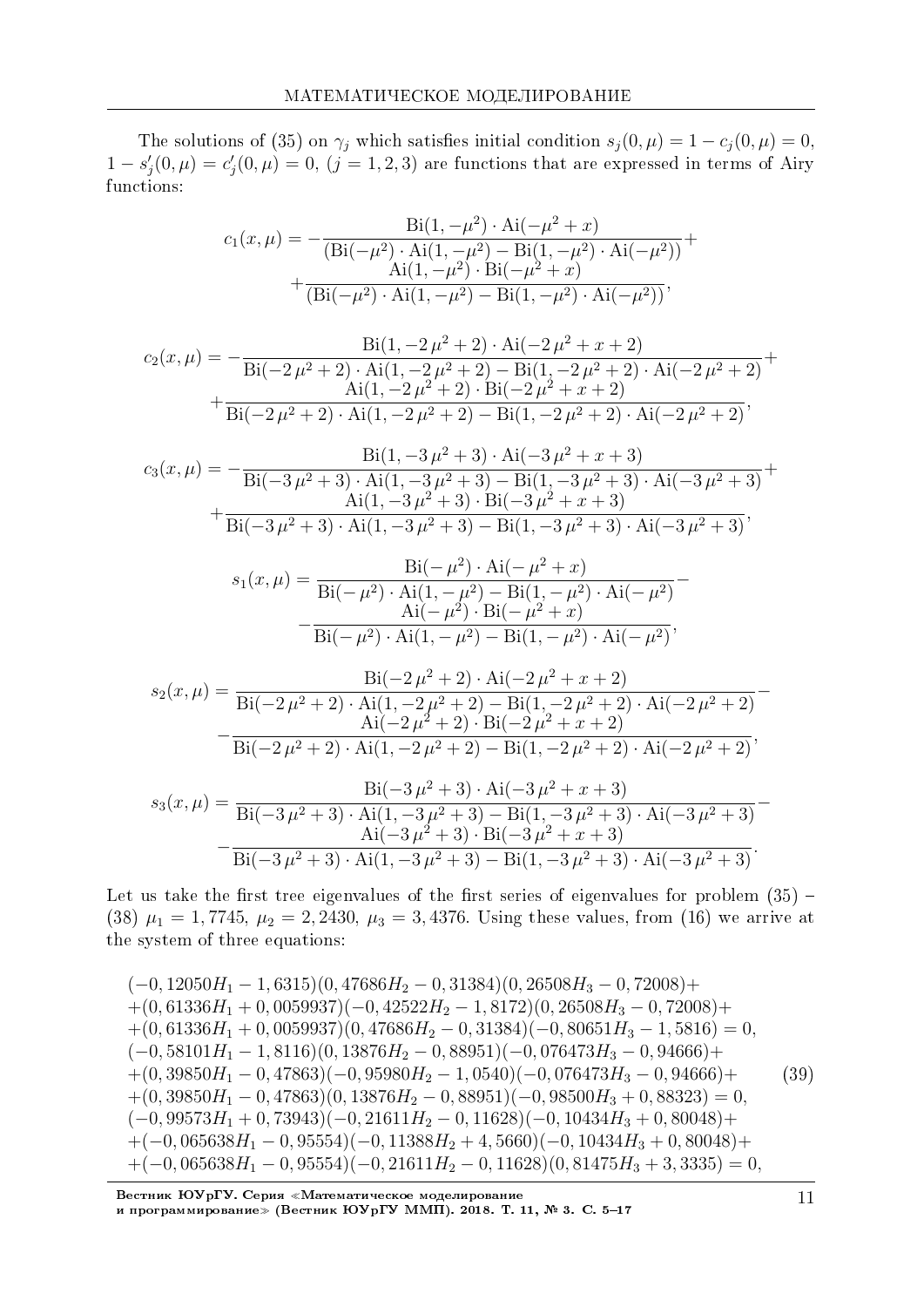which solution will be six sets of  $(H_1, H_2, H_3)$ :

*{H*<sup>1</sup> =3*,* 0000*, H*<sup>2</sup> =2*,* 0000*, H*<sup>3</sup> =1*,* 0000*}, {H*<sup>1</sup> =3*,* 3145*, H*<sup>2</sup> =0*,* 29642*, H*<sup>3</sup> =4*,* 6856*}, {H*<sup>1</sup> =0*,* 80324+6*,* 5631 *i, H*<sup>2</sup> =0*,* 86403*−*1*,* 4760 *i, H*<sup>3</sup> =0*,* 33506+1*,* 3100 *i}, {H*<sup>1</sup> =*−*0*,* 81785+0*,* 49296 *i, H*<sup>2</sup> =*−*0*,* 42624+4*,* 92103 *i, H*<sup>3</sup> =*−*0*,* 12302*−*4*,* 2522 *i}, {H*<sup>1</sup> =*−*0*,* 81785*−*0*,* 49295 *i, H*<sup>2</sup> =*−*0*,* 42624*−*4*,* 9210 *i, H*<sup>3</sup> =*−*0*,* 12302+4*,* 2522 *i}, {H*1=0*,* 80324*−*6*,* 5631 *i, H*<sup>2</sup> =0*,* 86403+1*,* 4760 *i, H*<sup>3</sup> =0*,* 33506*−*1*,* 3100 *i}.* (40)

We substitute the fourth eigenvalue  $\mu_4 = 4,9887$  of problem  $(35) - (38)$  in (16). As the result, we obtain equation

(0*,* 22829*H*<sup>1</sup> + 4*,* 8126)(0*,* 081214*H*<sup>2</sup> + 0*,* 82564)(0*,* 099045*H*<sup>3</sup> *−* 0*,* 54720)+ +(*−*0*,* 19737*H*<sup>1</sup> + 0*,* 21965)(0*,* 83356*H*<sup>2</sup> *−* 3*,* 8390)(0*,* 099045*H*<sup>3</sup> *−* 0*,* 54720)+ +(*−*0*,* 19737*H*<sup>1</sup> + 0*,* 21965)(0*,* 081213*H*<sup>2</sup> + 0*,* 82564)(*−*0*,* 55175*H*<sup>3</sup> *−* 7*,* 0481) = 0*.* (41)

Let us form the new system of equations from the first two equations of system  $(39)$ and equation (41). The solution to this new system of equations is the other 6 sets of solutions:

*{H*<sup>1</sup> =3*,* 0000*, H*<sup>2</sup> =2*,* 0000*, H*<sup>3</sup> =1*,* 0000*}, {H*<sup>1</sup> =1*,* 5805+2*,* 4752 *i, H*<sup>2</sup> =*−*0*,* 22203+0*,* 67498 *i, H*<sup>3</sup> =1*,* 0034*−*3*,* 6902 *i}, {H*<sup>1</sup> =*−*0*,* 059508+0*,* 67472 *i, H*<sup>2</sup> =*−*6*,* 1889*−*6*,* 1889 *i, H*<sup>3</sup> =0*,* 93238*−*2*,* 1799 *i}, {H*<sup>1</sup> =*−*0*,* 46343*, H*<sup>2</sup> =54*,* 238*, H*<sup>3</sup> =11*,* 361*}, {H*<sup>1</sup> =*−*0*,* 059508*−*0*,* 67473 *i, H*<sup>2</sup> =*−*6*,* 1889+0*,* 090512 *i, H*<sup>3</sup> =0*,* 93238+2*,* 1799 *i}, {H*1=1*,* 5804*−*2*,* 4751 *i, H*<sup>2</sup> =*−*6*,* 1889+0*,* 090512 *i, H*<sup>3</sup> =1*,* 0034+3*,* 6901 *i}.* (42)

Thus, both systems do not have a unique solution.

**Example 4.** Let us take the first four eigenvalues of problem  $(35) - (38) \mu_1 = 1,7745$ ,  $\mu_2 = 2,2430, \ \mu_3 = 3,4376, \ \mu_4 = 4,9887.$  The solution of the system of four equations (39), (41) is the intersection of sets (40) and (42). This intersection consists of a unique solution:

$$
\{H_1 = 3,0000, H_2 = 2,0000, H_3 = 1,0000\}.
$$
\n(43)

We note that in the case of an arbitrary infinitely differentiable functions  $q_i(x_i)$ , in calculating the characteristic determinant (24), instead of the exact values of the linearly independent solutions  $c_i(x, \mu)$  and  $s_i(x, \mu)$  of equation (1), the main parts of the Taylor series for these solutions are used with respect to the two variables *x* and *µ*. Moreover, the coefficients of the boundary conditions (for the inverse problem) and the eigenvalues (for the direct problem) are found with a small error, and the accuracy of the calculation is sufficiently high  $[28]$ .

Acknowledgements. The reported research was funded by Russian Foundation for Basic Research, the government of the region of the Republic of Bashkortostan (projects 18- 51-06002-Az\_a 18-01-00250\_a, 17-41-020230-r\_a), and the Science Development Fund under the President of the Republic of Azerbaijan (project on the 1st Azerbaijan-Russian International Grant Competition (EIF-BGM-4-RFTF-1/2017)).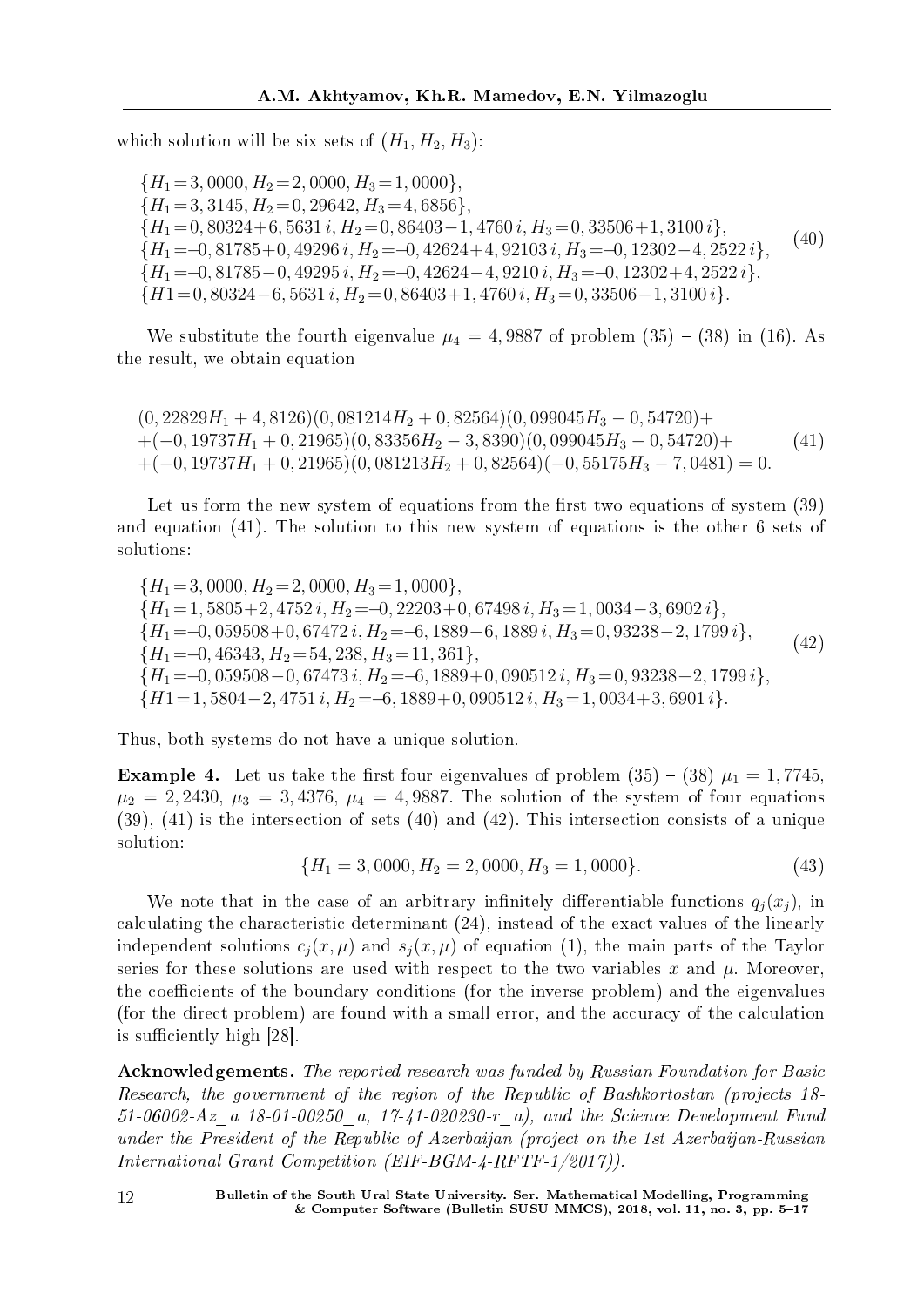### References

- 1. Levitan B.M. *Inverse Sturm-Liouville Problems*. Utrecht, VNU Science Press, 1987. DOI: 10.1515/9783110941937
- 2. Marchenko V.A. Sturm-Liouville Operators and Applications. Basel, Boston, Stuttgart, Birkhauser, 1986. DOI: 10.1007/978-3-0348-5485-6
- 3. Naimark M.A. Linear Differential Operators. Part II. Linear Differential Operators in Hilbert Space. London, Toronto, Sydney, Frederick Ungar Publishing, 1968.
- 4. Levitan B.M., Gasymov M.G. Determination of a Differential Equation by Two of Its Spectra. Russian Mathematical Surveys, 1964, vol. 19, no. 2, pp. 163. DOI: 10.1070/RM1964v019n02ABEH001145
- 5. Gasymov M.G., Guseinov I.M., Nabiev I.M. The Inverse Problem for the Sturm-Liouville Operator with Non-Separable Self-Adjoint Boundary Conditions. Sibirskii Matematicheskii *Journal*, 1991, vol. 31, no. 6, pp. 46–54. (in Russian)
- 6. Panakhov E.S., Koyunbakan H., Unal Ic. Reconstruction Formula for the Potential Function of Sturm–Liouville Problem with Eigenparameter Boundary Condition. Inverse Problems in Science and Engineering, 2010, vol. 18, no. 1, pp. 173-180. DOI: 10.1080/17415970903234976
- 7. Mamedov Kh.R, Cetinkaya F.A. A Uniqueness Theorem for a Sturm-Liouville Equation with Spectral Parameter in Boundary Conditions. Applied Mathematics and Information Sciences, 2015, vol. 9, no. 2, pp. 981-988.
- 8. Sadovnichii V.A., Sultanaev Ya.T., Akhtyamov A.M. General Inverse SturmLiouville Problem with Symmetric Potential. Azerbaijan Journal of Mathematics, 2015, vol. 5, no. 2, pp. 96-108.
- 9. Akhtyamov A.M., Sadovnichy V.A., Sultanaev Ya.T. Inverse Problem for the Diffusion Operator with Symmetric Functions and General Boundary Conditions. Eurasian Mathematical Journal,  $2017$ , vol. 8, no. 1, pp.  $10-22$ .
- 10. Kadchenko S.I. A Numerical Method for Solving Inverse Problems Generated by the Perturbed Self-Adjoint Operators. Bulletin of the South Ural State University. Series: Mathematical Modelling, Programming and Computer Software, 2013, vol.  $6$ , no.  $4$ , pp. 15–25.
- 11. Kadchenko S.I., Zakirova G.A. A Numerical Method for Inverse Spectral Problems. Bulletin of the South Ural State University. Series: Mathematical Modelling, Programming and Computer Software, 2015, vol. 8, no. 3, pp. 116-126. DOI: 10.14529/mmp150307
- 12. Pokornyi Yu.V., Penkin O.V., Pryadiev V.L., Borvskih A.V., Lazarev K.P., Shabrov S.A. Differential Equations on Geometric Graphs. Moscow, Fizmatlit, 2005. (in Russian)
- 13. Faddeev M.D., Pavlov B.S. Model of Free Electrons and the Scattering Problem. Theoretical and Mathematical Physics, 1983, vol. 55, no. 2, pp. 485–492. DOI: 10.1007/BF01015809
- 14. Kottos T., Smilansky U. Quantum Chaos on Graphs. Physical Review Letters, 1997, vol. 79, pp. 47944797. DOI: 10.1103/PhysRevLett.79.4794
- 15. Langese J.E., Leugering G., Schmidt J.P. Modelling, Analysis and Control of Dynamic Elastic Multi-Link Structures. Boston, Birkhauser, 1994.
- 16. Pokornyi Yu.V., Borovskikh A.V. Differential Equations on Networks (Geometric Graphs). Journal of Mathematical Sciences, 2004, vol. 119, no. 6, pp. 691-718. DOI: 10.1023/B:JOTH.0000012752.77290.fa
- 17. Pokornyi Yu.V., Pryadiev V. The Qualitative Sturm-Liouville Theory on Spatial Networks. Journal of Mathematical Sciences, 2004, vol. 119, no. 6, pp. 788–835. DOI: 10.1023/B:JOTH.0000012756.25200.56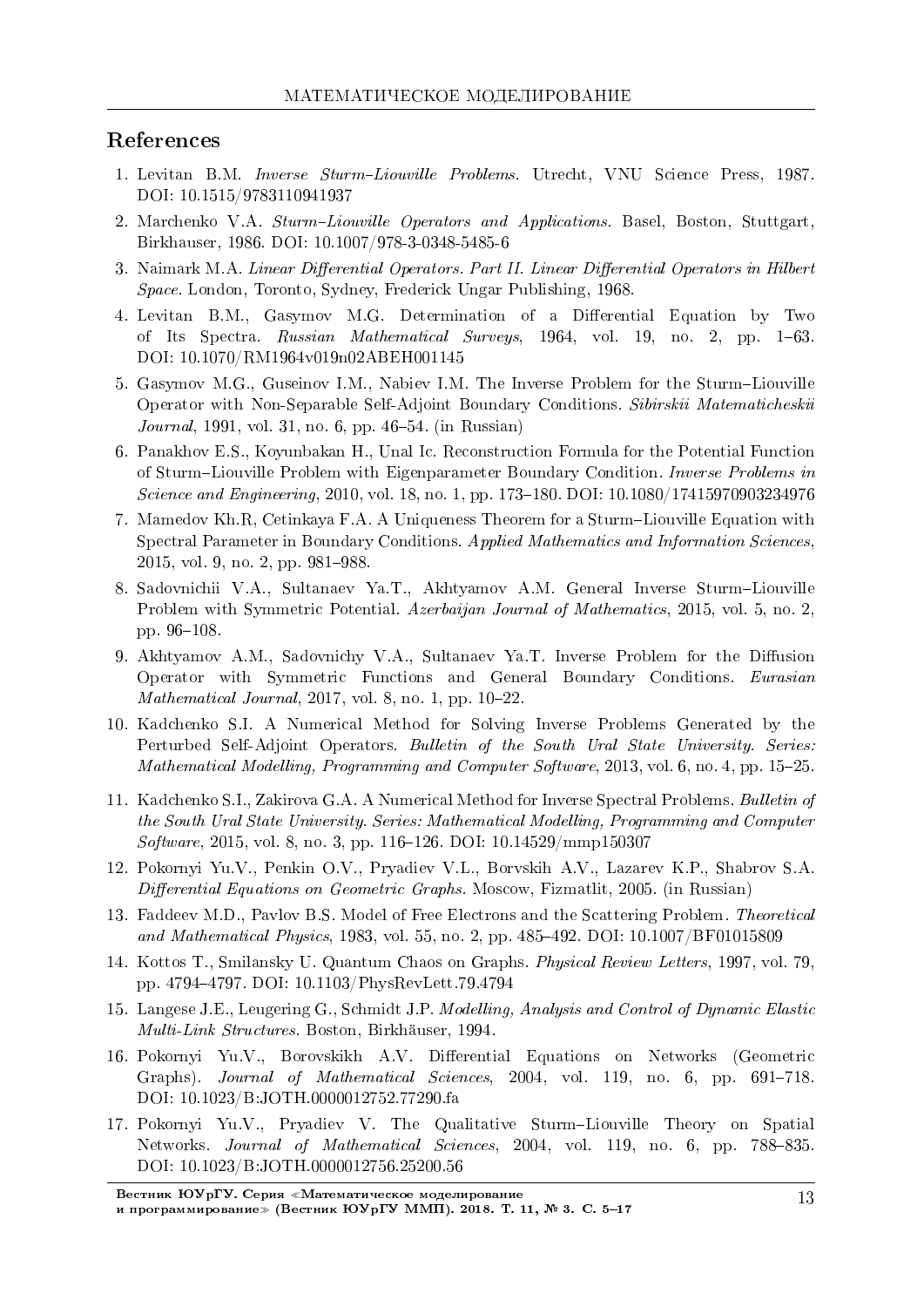- 18. Sobolev A., Solomyak M. Schrodinger Operator on Homogeneous Metric Trees: Spectrum in Gaps. Reviews in Mathematical Physics,  $2002$ , vol. 14, no. 5, pp.  $421-467$ . DOI: 10.1142/S0129055X02001235
- 19. Belishev M.I. Boundary Spectral Inverse Problem on a Class of Graphs (Trees) by the BC Method. Inverse Problems, 2004, vol. 20, pp. 647-672. DOI: 10.1088/0266-5611/20/3/002
- 20. Brown B.M., Weikard R. A Borg-Levinson Theorem for Trees. Proceedings of The Royal Society. A Mathematical Physical and Engineering Sciences, 2005, vol. 464, no. 2062, pp. 32313243. DOI: 10.1098/rspa.2005.1513
- 21. Sviridyuk G.A., Shipilov A.S. Stability of Solutions of Linear Oskolkov Equations on a Geometric Graph. Bulletin of the Samara State Technical University. Series: Physical and Mathematical Sciences, 2009, vol. 19, no. 2, pp. 9–16. (in Russian)
- 22. Sviridyuk G.A., Zagrebina S.A., Pivovarova P.O. Hoff Equation Stability on a Graph. Bulletin of the Samara State Technical University. Series: Physical and Mathematical Sciences, 2010, vol. 20, no 1, pp.  $6-15$ . (in Russian)
- 23. Akhtyamov A.M., Theory of Identification of Boundary Conditions and Its Applications. Moscow, Fizmatlit, 2009. (in Russian)
- 24. Sadovnichii V.A., Sultanaev Ya.T., Valeev N.F. Multiparameter Inverse Spectral Problems and Their Applications.  $Doklady$  Mathematics, 2009, vol. 79, no. 3, pp. 390–393. DOI: 10.1134/S1064562409030247
- 25. Martynova Yu.V. A Model Inverse Spectral Problem for the Sturm-Liouville Operator on a Geometric Graph. Bulletin of Bashkir University, 2011, vol. 16, no. 1, pp. 4-10. (in Russian)
- 26. Akhtyamov A.M., Aksenova Z.F. Identification of Parameters of Elastic Fastening of a Mechanical System from Strings. Modern problems of science and education, 2015, no. 1, available at: www.science-education.com/121-18706. (in Russian)
- 27. Kadchenko S.I., Kakushkin S.N., Zakirova G.A. Spectral Problems on Compact Graphs. Bulletin of the South Ural State University. Series: Mathematical Modelling, Programming and Computer Software, 2017, vol. 10, no. 3, pp. 156–162. DOI:  $10.14529/\text{mm}$ p170314
- 28. Akhtyamov A.M., Utyashev I.M. Identification of Boundary Conditions at Both Ends of a String from the Natural Vibration Frequencies. Acoustical Physics, 2015, vol. 61, no. 6, pp. 615622. DOI: 10.1134/S1063771015050012

Received July 4, 2018

### ÓÄÊ 517.984.54 DOI: 10.14529/mmp180301

# ГРАНИЧНАЯ ОБРАТНАЯ ЗАДАЧА ДЛЯ ЗВЕЗДООБРАЗНОГО ГРАФА СО СТРУНАМИ-РЕБРАМИ РАЗЛИЧНОЙ ПЛОТНОСТИ

# $A.M. \ Axma\omega\omega^1, \ X.P. \ Ma\omega\omega\omega^2, \ \ \Im.H. \ \ \breve{M}$ ылмазогл $y^2$

 $1$ Башкирский государственный университет, г. Уфа, Российская Федерация <sup>2</sup>Мерсинский университет, г. Мерсин, Турция

> Работа посвящена математическому моделированию звездообразных геометрических графов с *n* струнами-ребрами различной плотности и решению граничной обратной спектральной задачи для дифференциальных операторов Штурма – Лиувилля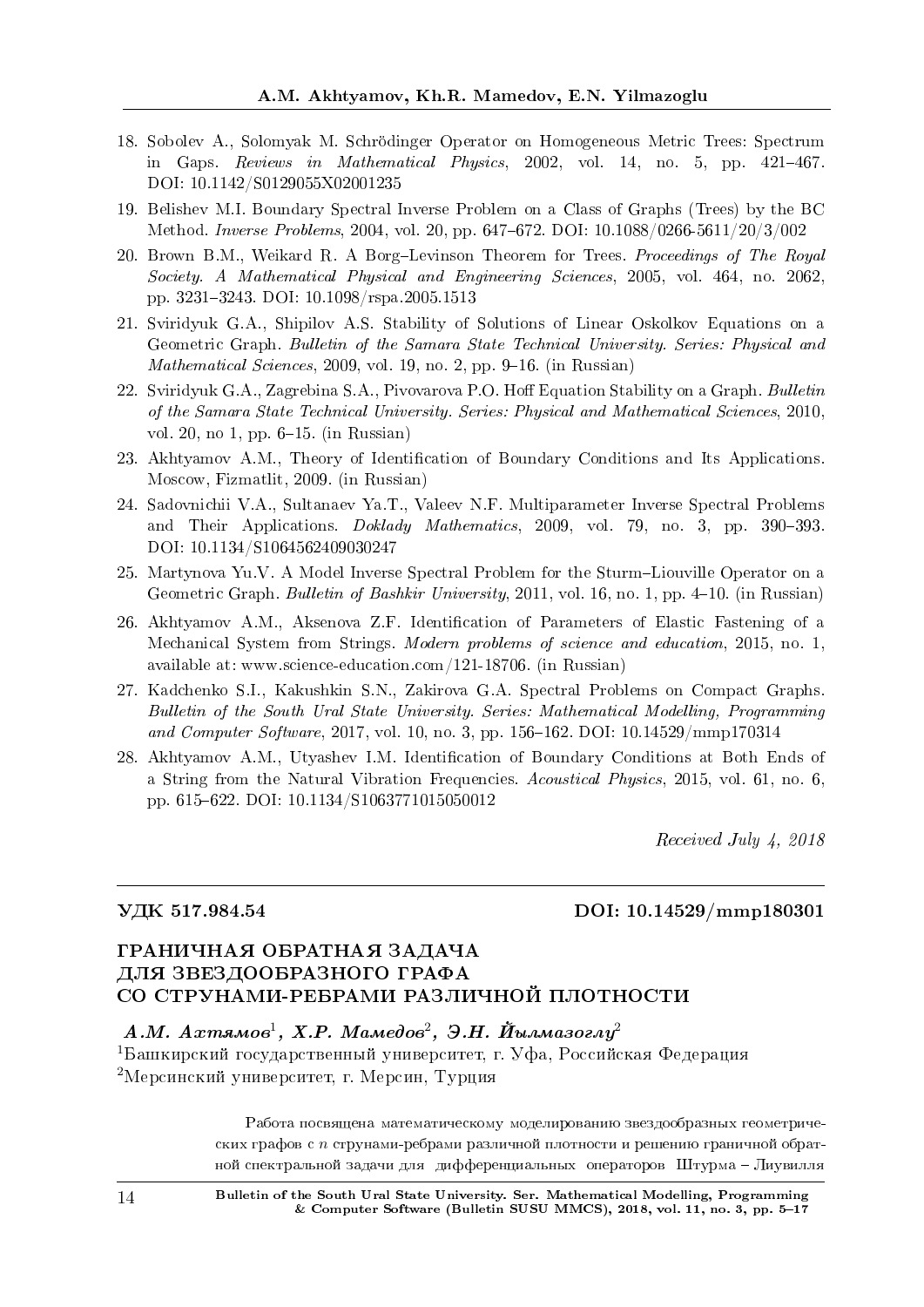на этих графах. Ранее было показано, что, если струны имеют одинаковую длину и плотность, то коэффициенты жесткости пружин на концах струн восстанавливаются по собственным частотам неоднозначно. Они находятся с точностью до перестановок их местами. В настоящей статье показано, что, если струны имеют разную плотность, то коэффициенты жесткости пружин на концах струн восстанавливаются по всем собственным частотам однозначно. Приведены контрпримеры, показывающие, что для однозначного восстановления коэффициентов жесткостей пружинок на *n* тупиковых вершинах графа недостаточно использования n собственных частот. Приводятся также примеры, показывающие, что для однозначного восстановления коэффициентов жест- $\kappa$ остей пружин на *n* концах струн достаточно использовать  $n+1$  собственную частоту. Таким образом, однозначность или неоднозначность восстановления коэффициентов жесткостей пружин на концах струн зависят от того, являются ли плотности струн одинаковыми или различными.

 $K$ лючевые слова: собственные частоты; звезднообразный граф; обратные задачи; струны; плотности; краевые условия.

# $J$ <sub>*M*Teparypa</sub>

- 1. Levitan, B.M. Inverse Sturm Liouville problems / B.M. Levitan. Utrecht: VNU Science Press, 1987.
- 2. Marchenko, V.A. Sturm Liouville Operators and Applications / V.A. Marchenko. Basel; Boston; Stuttgart: Birkhauser, 1986.
- 3. Naimark, M.A. Linear Differential Operators. Part II. Linear Differential Operators in Hilbert Space / M.A. Naimark. London, Toronto, Wellington, Sydney: Frederick Ungar Publishing, 1968.
- 4. Levitan, B.M. Determination of a Differential Equation by Two of Its Spectra / B.M. Levitan, M.G. Gasymov // Russian Mathematical Surveys.  $-1964. -V. 19, \mathbb{N}$  2.  $-$  P. 1–63.
- 5. Гасымов, М.Г. Обратная задача для оператора Штурма Лиувилля с неразделенными самосопряженными граничными условиями / М.Г. Гасымов, И.М. Гусейнов, И.М. Набиев // Сибирский математический журнал. – 1991. – Т. 31, № 6. – С. 46–54.
- 6. Panakhov, E.S. Reconstruction Formula for the Potential Function of Sturm Liouville Problem with Eigenparameter Boundary Condition / E.S. Panakhov, H. Koyunbakan, Ic. Unal // Inverse Problems in Science and Engineering.  $-2010$ .  $-V$ . 18,  $\mathcal{N}$  1.  $-P$ . 173-180.
- 7. Mamedov, Kh.R. A Uniqueness Theorem for a Sturm Liouville Equation with Spectral Parameter in Boundary Conditions / Kh.R. Mamedov, F.A. Cetinkaya // Applied Mathematics and Information Sciences.  $-2015. -V. 9$ ,  $\mathbb{N}^2$  2.  $-$  P. 981–988.
- 8. Sadovnichii, V.A. General Inverse Sturm Liouville Problem with Symmetric Potential / V.A. Sadovnichii, Ya.T. Sultanaev, A.M. Akhtyamov // Azerbaijan Journal of Mathematics.  $2015. - V. 5, N<sup>0</sup> 2. - P. 96-108.$
- 9. Akhtyamov, A.M. Inverse Problem for the Diffusion Operator with Symmetric Functions and General Boundary Conditions / A.M. Akhtyamov, V.A. Sadovnichii, Ya.T. Sultanaev // Eurasian Mathematical Journal. - 2017. - V. 8,  $\mathbb{N}$  1. - P. 10-22.
- 10. Kadchenko, S.I. A Numerical Method for Solving Inverse Problems Generated by the Perturbed Self-Adjoint Operators / S.I. Kadchenko // Вестник ЮУрГУ. Серия: Математическое моделирование и программирование. - 2013. - Т. 6,  $\mathbb{N}^2$ 4. - С. 15-25.
- 11. Kadchenko, S.I. A Numerical Method for Inverse Spectral Problems / S.I. Kadchenko, G.A. Zakirova // Вестник ЮУрГУ. Серия: Математическое моделирование и программирование. - 2015. - Т. 8, № 3. - С. 116-126.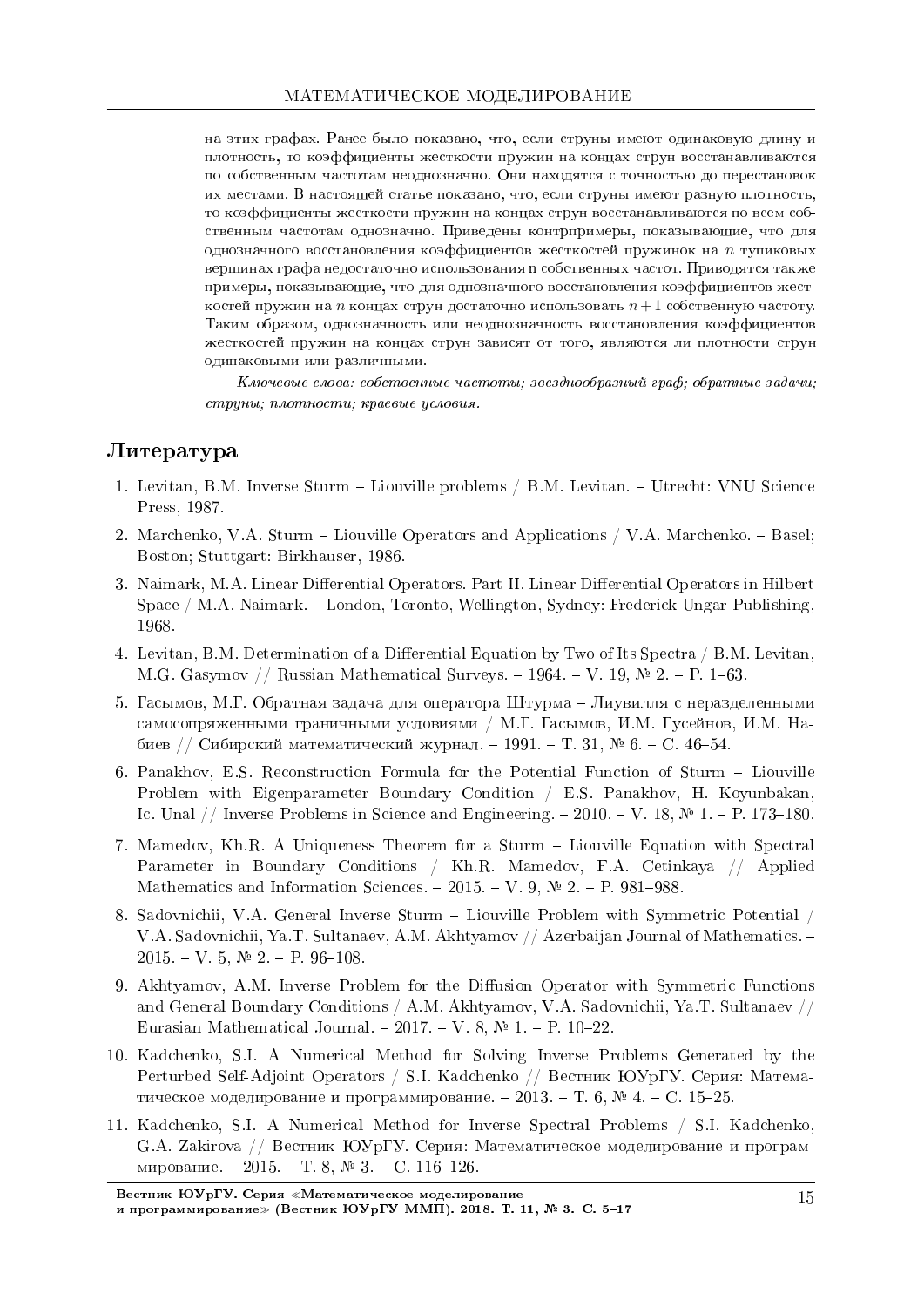- 12. Покорный, Ю.В. Дифференциальные уравнения на графах / Ю.В. Покорный, О.В. Пенкин, В.Л. Прядиев, А.В. Боровских, К.П. Лазарев, С.А. Шабров. – М.: Физмалит, 2005.
- 13. Faddeev, M.D. Model of Free Electrons and the Scattering Problem / M.D. Faddeev, B.S. Pavlov // Theoretical and Mathematical Physics.  $-1983. -V. 55$ ,  $\mathbb{N}^2$  2.  $-$  P. 485-492.
- 14. Kottos, T. Quantum Chaos on Graphs / T. Kottos, U. Smilansky // Physical Review Letters.  $-1997. -V. 79. -P. 4794-4797.$
- 15. Langese, J.E. Modelling, Analysis and Control of Dynamic Elastic Multi-Link Structures / J.E. Langese, G. Leugering, J.P. Schmidt. – Boston: Birkhäuser, 1994.
- 16. Pokornyi, Yu.V. Differential Equations on Networks (Geometric Graphs) / Yu.V. Pokornyi, A.V. Borovskikh // Journal of Mathematical Sciences.  $-2004. -V.$  119,  $\mathbb{N}^2$  6.  $-$  P. 691–718.
- 17. Pokornyi, Yu.V. The Qualitative Sturm Liouville Theory on Spatial Networks / Yu.V. Pokornyi, V. Pryadiev // Journal of Mathematical Sciences.  $-2004. -V.$  119,  $\mathbb{N}^2$  6.  $-$ P. 788-835.
- 18. Sobolev, A. Schrodinger Operator on Homogeneous Metric Trees: Spectrum in Gaps / A. Sobolev, M. Solomyak // Reviews in Mathematical Physics.  $-2002 - V.$  14,  $\mathbb{N}^2$  5.  $-$ P.  $421-467$ .
- 19. Belishev, M.I. Boundary Spectral Inverse Problem on a Class of Graphs (Trees) by the BC Method / M.I. Belishev // Inverse Problems.  $- 2004. - V. 20. - P. 647-672.$
- 20. Brown, B.M. A Borg Levinson Theorem for Trees / B.M. Brown, R. Weikard // Proceedings of the Royal Society. A Mathematical Physical and Engineering Sciences.  $-2005. -V. 464$ ,  $N<sup>2</sup>$  2062. – P. 3231-3243.
- 21. Свиридюк, Г.А. Устойчивость решений линейных уравнений Осколкова на геометрическом графе / Г.А. Свиридюк, А.С. Шипилов // Вестник Самарского государственного технического университета. Серия: Физико-математические науки. – 2009. – Т. 19, № 2. –  $C. 9-16.$
- 22. Свиридюк, Г.А., Устойчивость уравнения Хоффа на графе / Г.А. Свиридюк, С.А. Загребина, П.О. Пивоварова // Вестник Самарского государственного технического университета. Серия: Физико-математические науки. – 2010. – Т. 20, № 1. – С. 6–15.
- 23. Ахтямов, A.M. Теория идентификации граничных условий и ее приложений / A.M. Axтямов. – М.: Физмалит, 2009.
- 24. Sadovnichii, V.A. Multiparameter Inverse Spectral Problems and Their Applications / V.A. Sadovnichii, Ya.T. Sultanaev, N.F. Valeev // Doklady Mathematics.  $-2009 - V.79$ ,  $N<sup>0</sup>$  3. - P. 390-393.
- 25. Мартынова, Ю.В. Модель обратной обратной спектральной задачи для оператора Штурма - Лиувилля на геометрическом графе / Мартынова Ю.В. // Вестник Башкирского университета. - 2011. - Т. 16, № 1. - С. 4-10.
- 26. Ахтямов, А.М., Идентификация параметров упругого крепления механической системы от струн / A.M. Ахтямов, З.Ф. Аксенова // Современные проблемы науки и образования.  $-2015. - N$ <sup>2</sup> 1. − URL: www.science-education.com/121-18706.
- 27. Kadchenko, S.I. Spectral Problems on Compact Graphs / S.I. Kadchenko, S.N. Kakushkin, G.A. Zakirova // Вестник ЮУрГУ. Серия: Математическое моделирование и программирование. - 2017. - Т. 10, № 3. - С. 156-162.
- 28. Akhtyamov, A.M. Identification of Boundary Conditions at Both Ends of a String from the Natural Vibration Frequencies / A.M. Akhtyamov, I.M. Utyashev // Acoustical Physics.  $2015. - V. 61, N<sup>o</sup> 6. - P. 615-622.$